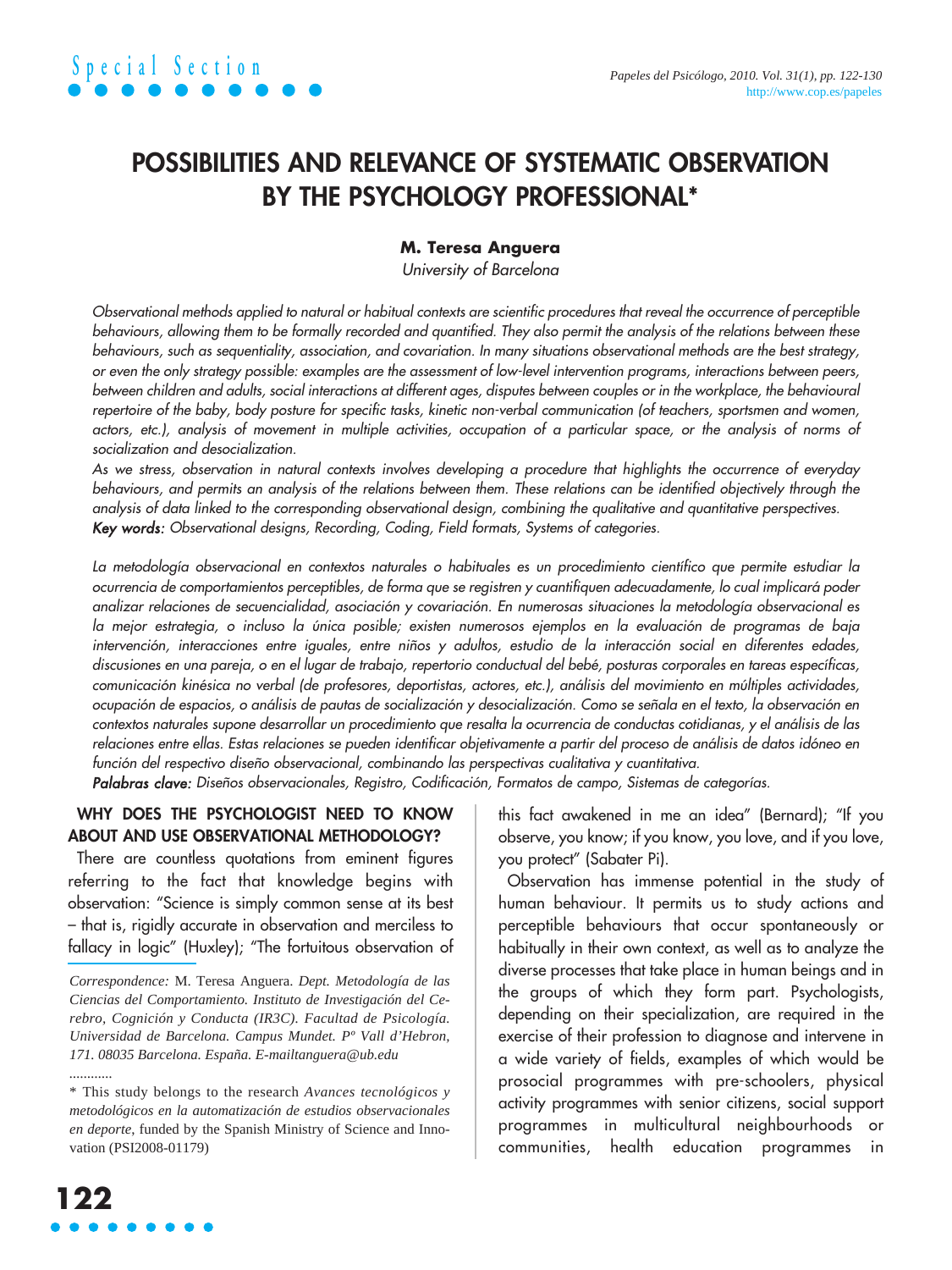kindergartens or homes for the elderly, assistance programmes for families who have abused or neglected their children, AIDS prevention programmes with adolescents, support programmes for the families of young people killed in accidents, relaxation programmes for sportsmen and women, or socialization programmes in prisons and children's homes. In the wide diversity of situations that present themselves, moreover, psychologists must take into account the conjunction of different contexts and external factors (personal, social, political, etc.) resulting from the period in which the situations occur and from circumstantial issues that may arise.

In an experiment we manipulate behaviour, through the application of diverse techniques (providing instructions, forming groups by means of randomization, etc.), but in observation we do not; we merely study behaviour just as it occurs, with concern for nothing more than fulfilling the ethical requirements to make the observation possible (we shall refer to this later) and following the procedure for the objectivization of the portion of reality in which we are interested. And in a study that follows selective methodology there is always an elicitation of the response, understood as the request for information from our object of study, diagnosis or treatment, be it orally via interview, by means of questionnaires, or through the use of the wide range of psychological tests available.

But the reality is very different when the psychology professional needs to learn about and explore behaviour as it occurs naturally or spontaneously, in any context (family, school, office, leisure context, etc.), be it at a given moment or within the framework of a specific process.

As a methodology for research and professional practice, the development of observation has been unstoppable in the last three decades, not only in the Spanish context but also at the European level and worldwide – from a frankly sloppy initial situation, lacking the necessary systematization and objectivity that characterize the scientific method, up to the present, in which its scientific status is perfectly consolidated, its rigour is guaranteed, and the results obtained in a broad range of applications support its credibility.

As some authors have pointed out, we are truly on the brink of an 'observational revolution' (Dawkins, 2007, pp. 148), through an alliance of the methodological strength of the study of behaviour in natural contexts and the ceaseless refinement of the new technological resources.

#### **OBSERVATIONAL METHODOLOGY AND THE EVERYDAY**

Observational methodology is highly flexible and adaptable to behaviours and contexts. Even so, like all methods, it involves following a process with discipline and rigour. These are the two sides of the coin.

On the one hand, it will always be necessary to go through the four principal stages of demarcation of the problem, collection of data, analysis of data and interpretation of results, which can of course be broken down considerably; but on the other, the richness of information obtained is of great value insofar as it directly captures the relevant portion of everyday reality as it happens, without having to ask for information or specific data (as would be the case, for example, with interviews, questionnaire, psychological tests, etc.) and without having to subject individuals and/or groups (patients, clients, users, etc.) to an experimental or quasiexperimental situation in which they are given special instructions and the variables involved are controlled.

The everyday, which is always the frame of reference in the observational study of human behaviour, constitutes the 'seam' of information that is psychologists' raw material, and from which they will have to extract in the appropriate way the data they require, processing them according to their objectives and analyzing them to obtain their results.

Everyday activity, advancing inexorably through time, is made up of a series of behaviours, homogeneous or disparate. To study it is to follow as the person's life unfolds in a dynamic process so enormously complex that researchers are often unaware of just how much is to be found within it (Anguera, 1999). The analysis of the everyday involves the contemplation of diverse behaviours from different levels with a pyramidal structure. From the apex of the pyramid, through the analysis of the everyday the psychologist gains knowledge of the journey through life of any individual. Coming down through the pyramid, everyday life can be broken down into different categories (family, profession, social relationships, leisure, etc.) and can be considered from different perspectives which intersect with them (health, affect, tension, satisfaction, conflicts, and so on).

### **HOW DOES THE APPLICATION OF OBSERVATIONAL METHODOLOGY BEGIN?**

We mentioned above the four broad stages of the scientific method, and which therefore also constitute those of observational methodology: demarcation of the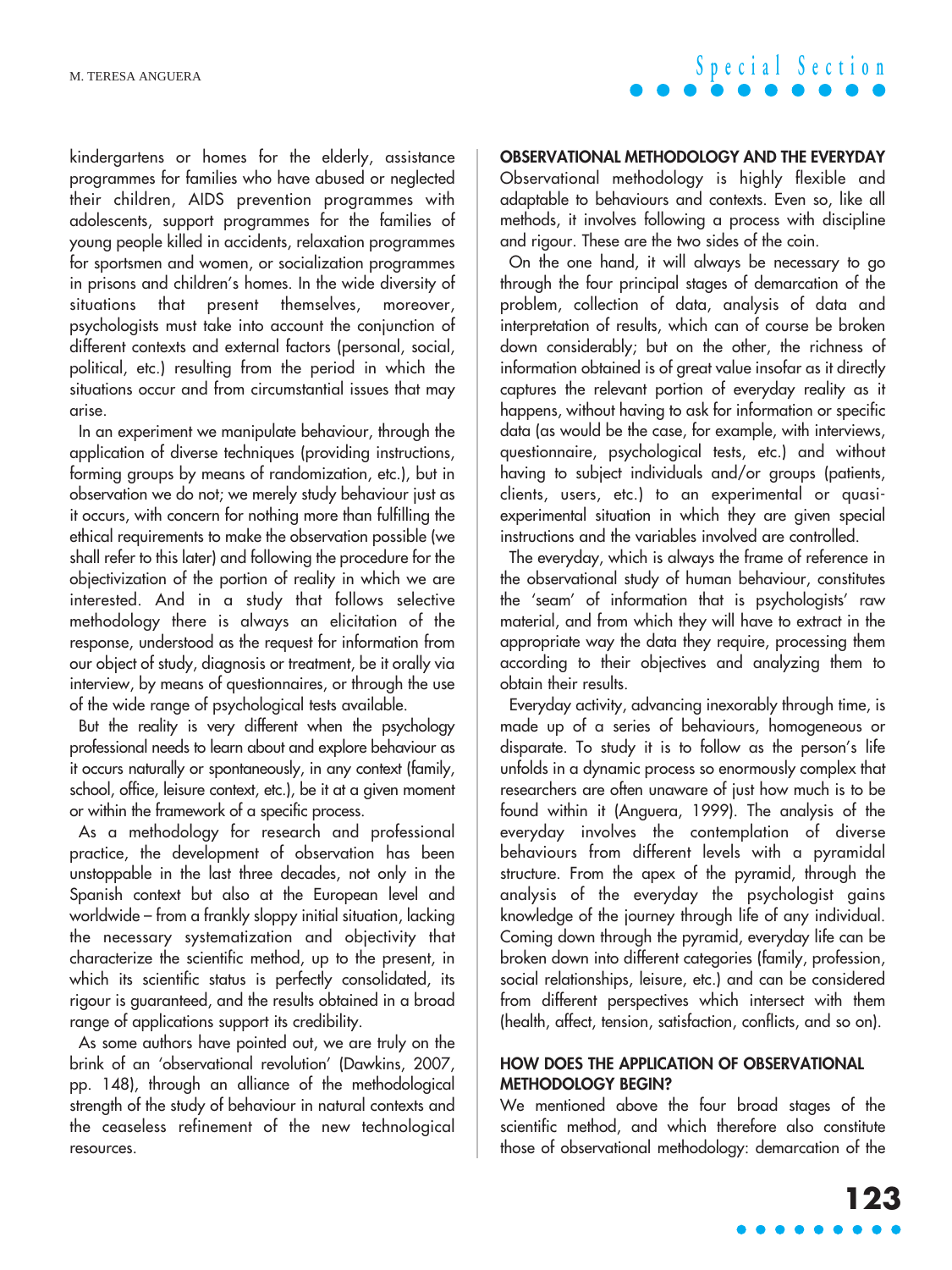problem, collection of data, analysis of data and interpretation of results.

The first decision to be made, of a substantive nature, refers to the thematic demarcation of the everyday activity (perceptible behaviour in daily life) that we wish to study, and which should be considered in interaction with the environment. That is, the potential objective of the observation will be subject to just three restrictions: its perceptibility, the spontaneity of the behaviour, and the naturalness or customariness of the context.

With these restrictions met, we can move on to defining the thematic domain to be observed. Consequently, the question we ask ourselves is: What behaviours can we study using observational methodology? We are interested in all those of a perceptible nature, and therefore which we pick up via our sensory organs (essentially, sight and hearing); obviously, these do not cover the semantic content of all everyday life, but they do cover the everyday life that we perceive. This is made up of innumerable behaviours of widely diverse content and equally varied range, reflecting the relative nature of molarity and molecularity (for example, in the performance of physical activity, this path from the most molar to the most molecular could be broken down in terms of performing a course of circuit training, to doing the vaults, runs, press-ups, turns, and so on, and finally to a detailed analysis of the movement in each one of these vaults, press-ups, etc.), as well as their position at some point on the rich spectrum that provides for infinite combinations among them.

The second stipulation to consider is methodological, and involves, to enable the observation process, the always difficult task of segmentation into units of behaviour, linked inextricably to a further decision about the predominant aspect in the complementarity between the qualitative and the quantitative. Such difficulties lead us to pose some serious questions to which we are not sure if there are any answers – even though we shall keep asking – and to review traditionally heterodox positions that make it possible, methodologically speaking, to establish a harmonious combination of the generous flexibility that characterizes everyday life analysis and the rigour of scientific method.

### **COMPLEMENTARITY OF THE QUALITATIVE AND QUANTITATIVE PERSPECTIVES IN THE PROFESSIONAL USE OF OBSERVATIONAL METHODOLOGY**

It is over thirty years now since the controversy over the

qualitative and quantitative approaches arose, stirred up by the radicalism with which each position was defended, and perfectly summarized by Cook and Reichardt (1979). Observational methodology was by no means exempt from this initial situation of confrontation (Anguera, 1979, 2004; Anguera & Izquierdo, 2006), which has since given way to one of complementarity.

The controversy can be considered polyhedral, with confrontation on several fronts, all of them relevant in this epistemological-paradigmatic-methodological conflict, whose repercussions are significant (Bryman, 1994), though here we shall not be discussing this debate, which is dealt with elsewhere in this special issue (López, Blanco, Scandroglio, & Rasskin, 2010). In the present work we provide a brief overview of the state of the question, which is leaning increasingly toward complementarity, and from a procedural approach characteristic of observational methodology itself.

This conceptual complexity generates numerous questions and doubts for professionals at a methodological level. The discipline imposed by the procedure, however, should not be seen as incompatible with the preservation of spontaneity, or at least, with the natural way in which we contemplate the production of innumerable behaviours, like molecules – each one made up of atoms – that interact with one another in various ways and form groupings of greater or lesser magnitude. Undoubtedly, the conceptual perspective from which we work – always feasible, but always debatable – will constitute the referent that forms the essential backbone of the approach employed.

### Prioritization of the qualitative perspective at the data-collection stage

The scientific observation of interactive behaviour, once the specific object of study has been defined (Which behaviours are we interested in observing? In which individual(s)? In which contexts?, etc.), begins with recording. And what do we mean by recording? It consists simply in transferring a portion of reality into some given medium, and using a system of codes. This capturing of reality can only be carried out from a procedural approach of a qualitative nature (Anguera, 2004).

As they are generally understood, "the quantitative methodologies refer to research procedures that give rise to descriptive data (...)" (Bogdan & Taylor, 1975, p. 4). This assertion, however, should be seen against a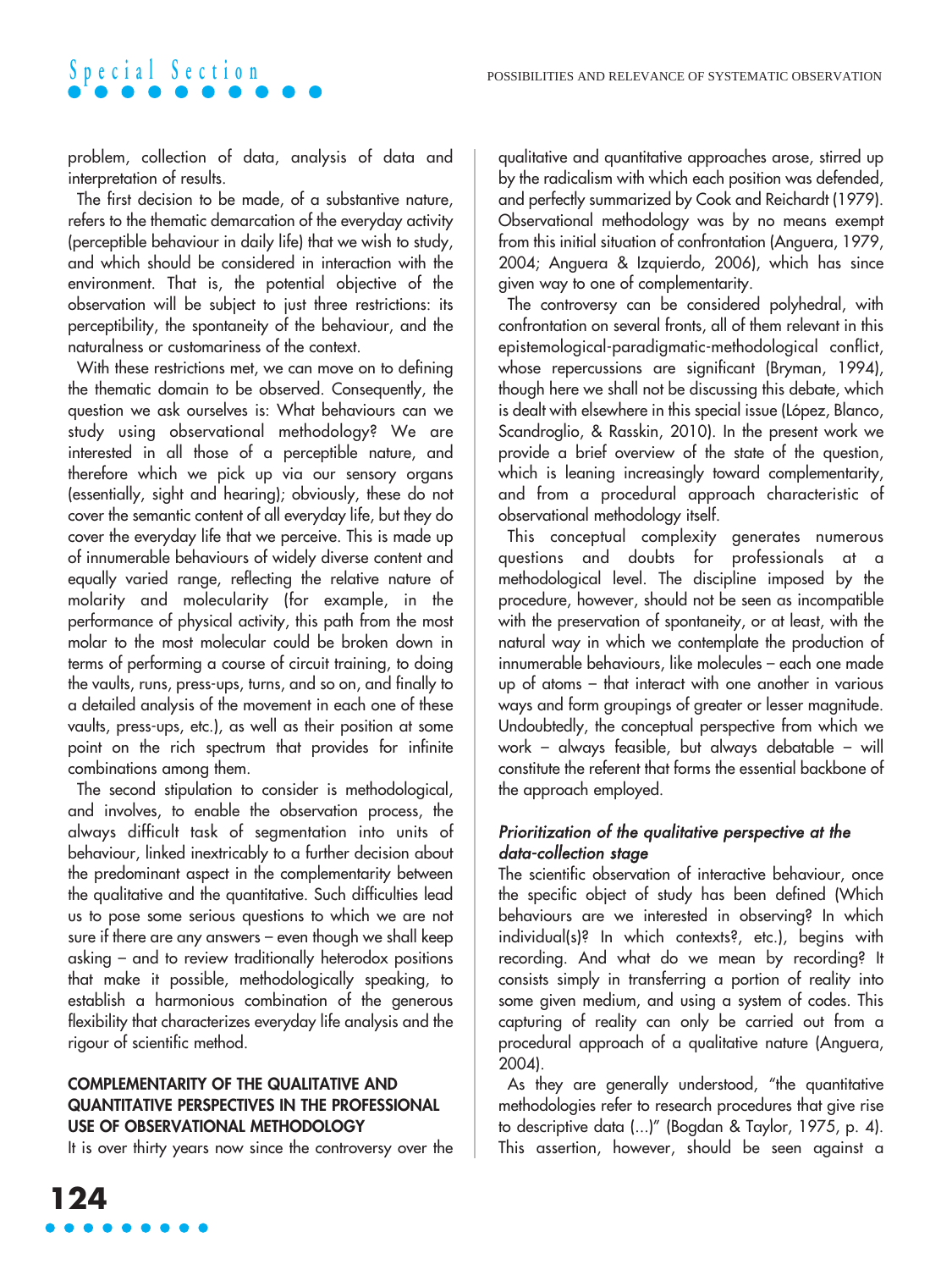background that became established in the 1970s, and is currently undergoing a process of refinement – possibly somewhat over-sophisticated, it must be said – which clearly suggests that qualitative methodology is complementary to quantitative methodology, and may even in some cases exceed it in its degree of formalization.

Until a few years ago, it was a clearly marginal methodological option, and with little power to convince. The situation today appears to be changing, though the prevailing paradigm is still the positive empirical one. Qualitative research is often described as holistic, being concerned with human beings and their environment in all their complexity, and fits perfectly with the recording phase of an observational study, a taxonomic array of recording approaches being possible.

By way of mere illustration, we might consider its great adaptability for the study of diverse behaviours in all contexts provided by everyday life, such as those of the family, of work or profession, of social relations, or of the implementation of intervention programmes (Valles, 1997; Anguera, 1999; Rabadán & Ato, 2003; Sánchez-Algarra & Anguera, in press).

For example, its straightforward application to the observational study of interactive behaviour in a situation of everyday activity could provoke considerable discussion and controversy, in particular with regard to the detection and expression of key incidents in the data record by means of descriptive terms, as well as their placing in relation to the wider social context. How is this achieved by the psychologist without descending into mere unscientific praxis, devoid of rigour? Should qualitative methodology be confined to mere exploratory study? Is it a label with connotations of exclusive truth for some and pejorative associations for others? How should the professional resolve this question?

At bottom the problem is one of operationalization – the capacity to select the information considered relevant, and in consequence collect the data in one form or another. Currently gaining more and more ground is the option of recording an episode, digitizing it, and as referred to earlier, effecting a computerized coding. This is the core of the problem, and the essential issue around which are formed attitudes in favour or against, leading to the structuring of a qualitative or quantitative methodology. In the first phase of the observational methodology process it is qualitative methodology that prevails, given its extensive potential for obtaining data.

The strategy inspired by qualitative methodology involves a dynamic interchange between theory, concepts and data, with constant feedback and effects of the data collected. On many occasions, moreover, the theoretical framework, where it exists, is considerably weakened (due to the lack of empirical verification of its postulates, which we add at the risk of being accused of reductionism), so that it acts purely as a reference, in the manner of a meta-theory.

Problem situations do not necessarily involve requirements, unless their formulation specifically implies an operationalization involving a research process that uses quantitative methodology. In a study on reaction times to a given stimulus, as in traffic psychology, it is clearly inappropriate to use qualitative methodology; however, such methodology would be essential in research on interactive behaviour in the process of applying norms for the upbringing of children or for the intrusion of strangers in communicative behaviour, or in the analysis of social support networks among senior citizens.

The qualification we have just made will later become hugely significant. The initial decision about the selection of particular information extracted from the context that constitutes the problem will shape a first approach based on qualitative methodology, though subsequently, and in view of the complementarity we endorse, it may break down to give way to the alternative position.

It may be that in later phases the quantitative character of the operations to be carried out predominates, but in our view this is secondary, even if it does have its importance. We shall consider the nature of the initial information as what indicates qualitative methodology, though not all authors hold the same view.

### Recording and coding as a second stage of the process

In the previous section we referred to the existence of a series of recording modalities. The long list of such recording modalities culminates today in the use of computer programs, of which there are many. The remarkable technological progress of recent years has meant leaving behind a long tradition of 'paper-andpencil' recording, but the new techniques bring with them some important advantages. First of all, they eliminate the errors deriving from analogue approaches, which involved a whole series of manual operations that led, at the very least, to a high risk of inaccuracies; secondly,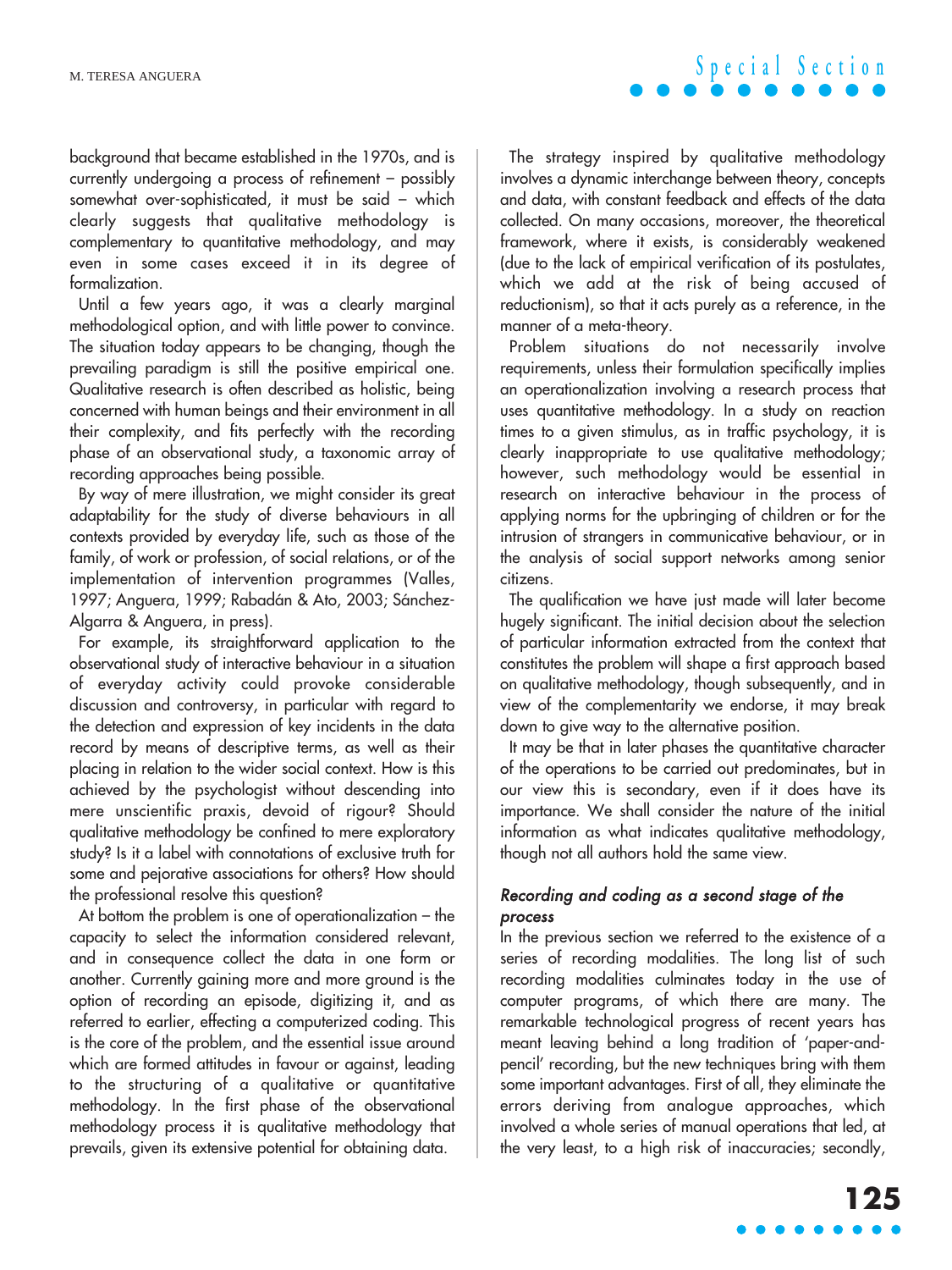they increase the agility of the process, as well as providing the opportunity to consider ever-shorter units of time, such as frames (1/25 of a second); thirdly, they permit the transformation of recording files, with all that implies as regards interchangeability, practicality and versatility, in accordance with the syntactic structure of the relevant computer programs; and finally, the information, in the form of databases, becomes available, in the third stage of the process, for quality control and quantitative analysis, so that there is a certain degree of technological automation in the process, influenced only by the decisions made by the researcher in line with the specific conditioning factors of each study.

The observational study of interactive behaviour, to consider one example, rests on the prior assumption of the action of possible response levels (interactive channels), such as the exchange of glances, interpersonal distance, vocalizations, the exchange of verbal messages, and so on. Moreover, it is necessary to consider, on the one hand, the co-occurrences or temporal synchronies produced by specific actions of each one of the interactive channels (be it frame-by-frame, or at pre-established time intervals), and on the other, the succession of these cooccurrences over a given time period or session. Consequently, there will be a need for computer programs that permit us to obtain large matrices of codes, such that each row consists in the list of codes corresponding to the behaviours or actions that co-occur at a given moment, whilst the succession of rows of the matrix corresponds to the diachronic development of the session considered.

There are many computer programs that meet these requirements. By way of illustration, and in addition to programs of a general nature, such as EXCEL and ACCESS, we might mention some which have demonstrated the necessary qualities, notably THE OBSERVER (1993), SDIS-GSEQ (Bakeman & Quera, 1996), THÈMECODER (Pattern Vision, 2001) and MATCH VISION STUDIO (Perea, Alday, & Castellano, 2004).

As a particular case, limited in this instance to the verbal interactive channel, we might also refer to those situations of interactive behaviour which is transcribed, and therefore set out in documentary form. Material of a textual nature has some peculiarities to be taken into account in this second stage of the process, which usually culminates in a content analysis (Krippendorf, 1980; Muskens, 1985; Roberts, 2000; Hogenraad, McKenzie, & Péladeau, 2003) – an aspect we shall not deal with specifically in the present article. There are also, of course, specific computer programs, such as AQUAD6, ATLAS.ti, MAXqda2, NUDIST or NVivo, and we should stress that the use of these programs has indeed been beneficial for the development of an exclusively qualitative treatment, obtaining relational structures (families, networks, etc.) that enjoy a certain degree of stability (apparent, at least), and always on the basis of the researcher's decision-making.

The level on which the recording of behaviour is situated is poor and insufficient if our intention is to subsequently process – and also quantify – the expression of spontaneous behaviour in interactive episodes by means of systematic observation. Hence the need, through coding, to construct and utilize a system of symbols – which may be of quite diverse types – that permit us to obtain the measures required in each case.

The complete systematization of behaviour is achieved by means of a system of codes (iconic, literal, numerical, mixed, chromatic, etc.) that can adopt different kinds of structure – chain, modular, cascade, and so on. Naturally, simple binary coding (presence/absence, which could be coded, respectively, as 1/0) can be carried out, or of a single type of element – such as verbal interactive behaviour –, but it is usually beneficial, as indicated previously, to code several concurrent aspects simultaneously, making it possible to draw up a complete syntax of any observation situation, which attains a maximum degree of systematization, without the need for any descriptive term. In this case it is useful to draw up a coding manual. Undoubtedly, this transformation should be validated insofar as it is viable to carry out a decoding process, through which one would obtain the corresponding descriptive register in the initial, unsystematized form; precisely in those cases in which this operation does not work (through having obtained a distorted or mutilated descriptive register as a consequence of the decoding) we can diagnose the nature of the errors made during the coding.

The coding manual is made up of two quite distinct parts. The first includes all the terms (behaviours) utilized in the systematized register with the code that represents them, and with no limitations as to the type of code. The second part of the coding manual should include the syntactic rules that regulate the use of the codes, designating specifically the syntax of the concurrence of codes and the sequence of those concurrences (Anguera & Izquierdo, 2006).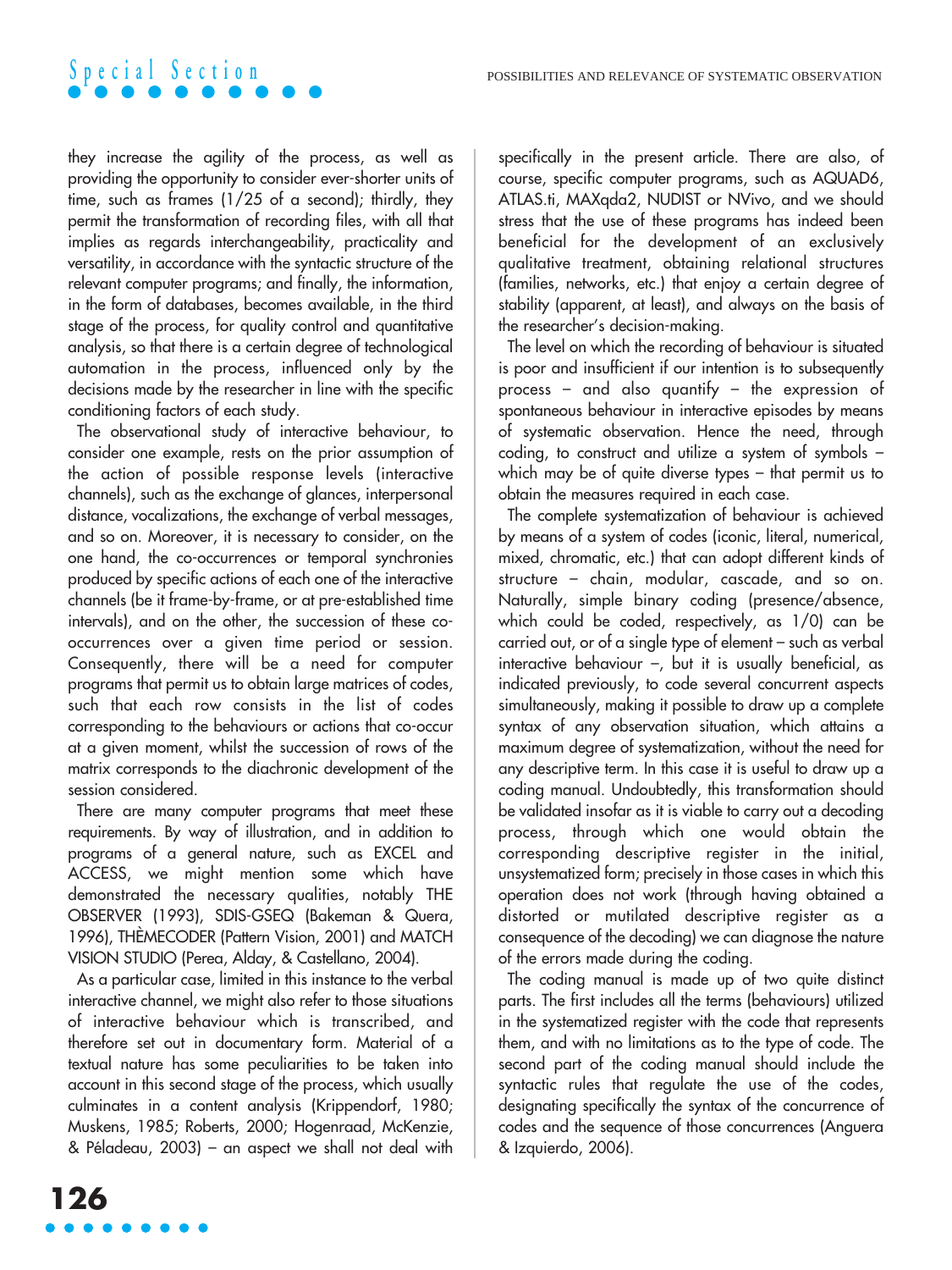Obviously, given the broad range of behaviours generated in an episode of behaviour, it is perfectly justified to construct an observation instrument ad hoc. In the study of most behaviours, given the practical impossibility of categorizing the perceptible behaviours corresponding to each one of the channels (since it would involve meeting the requirements of exhaustiveness and mutual exclusivity), the only observation instrument possible is field format, characterized by the absence of need for a theoretical framework, and the fact that it is open (and hence deliberately non-exhaustive), multidimensional, multi-code and self-adjustable (Izquierdo & Anguera, 2001; Anguera, 2003; Anguera & Izquierdo, 2006).

Figure 1 shows in schematic form the role of a field format (with six criteria or dimensions) and an example of a register by means of a series of configurations (recording matrix rows made up of the codes corresponding to the co-occurring behaviours) which, on the one hand, display synchrony between the codes recorded (maximum one for each dimension), and on the other, are ranked sequentially over time.

This second stage plays a vital role, acting as a link between the facet with qualitative predominance and that with quantitative predominance. Its great virtue lies in the way it aids the integration – more than the complementarity – between the qualitative and quantitative perspectives, and this is achieved without forcing any epistemological or methodological perspective

### Prioritization of the quantitative perspective in the third stage of the process

The process followed by observational methodology, which in the first phase required special care to account for the way the qualitative methodology fitted, and in which the great difficulty lay in obtaining the data, moves on, once the data has been obtained thanks to the coding process in the second stage, to a third phase. This third phase involves a quality control for the detection of possible errors and their rectification, followed by the appropriate analysis in line with a suitable observational design.

The role of observational design is highly relevant, since it acts as methodological framework and medium for any study that follows observational methodology. Our proposal, set out in previous works (Anguera, Blanco, & Losada, 2001; Blanco, Losada, & Anguera, 2003), starts

out from the intersection of three dimensions that generate such designs, and which, in the graphic representation, are: vertical diameter, relating to the idiographic or nomothetical character of the study; horizontal diameter, relating to its punctual or follow-up (over time) character; and concentric circumferences, relating to the unidimensionality or multidimensionality of the study. In Figure 2 this is shown schematically, indicating the resulting eight observational designs:

Punctual/Idiographic/Unidimensional Punctual/Nomothetical/Unidimensional Follow-up/Idiographic/Unidimensional Follow-up/Nomothetical/Unidimensional Punctual/Idiographic/Multidimensional Punctual/Nomothetical/Multidimensional Follow-up/Idiographic/Multidimensional Follow-up/Nomothetical/Multidimensional

Traditionally, it has been asserted that adherents of quantitative methodology tend to translate their observations into figures, and these numerical values proceed from counting, measurement, or identification of the sequence or order, permitting the discovery, verification or identification of symmetrical or asymmetrical relations between concepts that derive from a theoretical outline drawn up according to the criteria that govern the everyday situations under study. From the quantitative methodology perspective, to test the hypothesis it will be necessary to meet the requirement of representativeness and randomization, which will bring with it suitable sampling techniques, while sophisticated analysis techniques can also be proposed (Anguera, 2004).



**Special Section**

**127**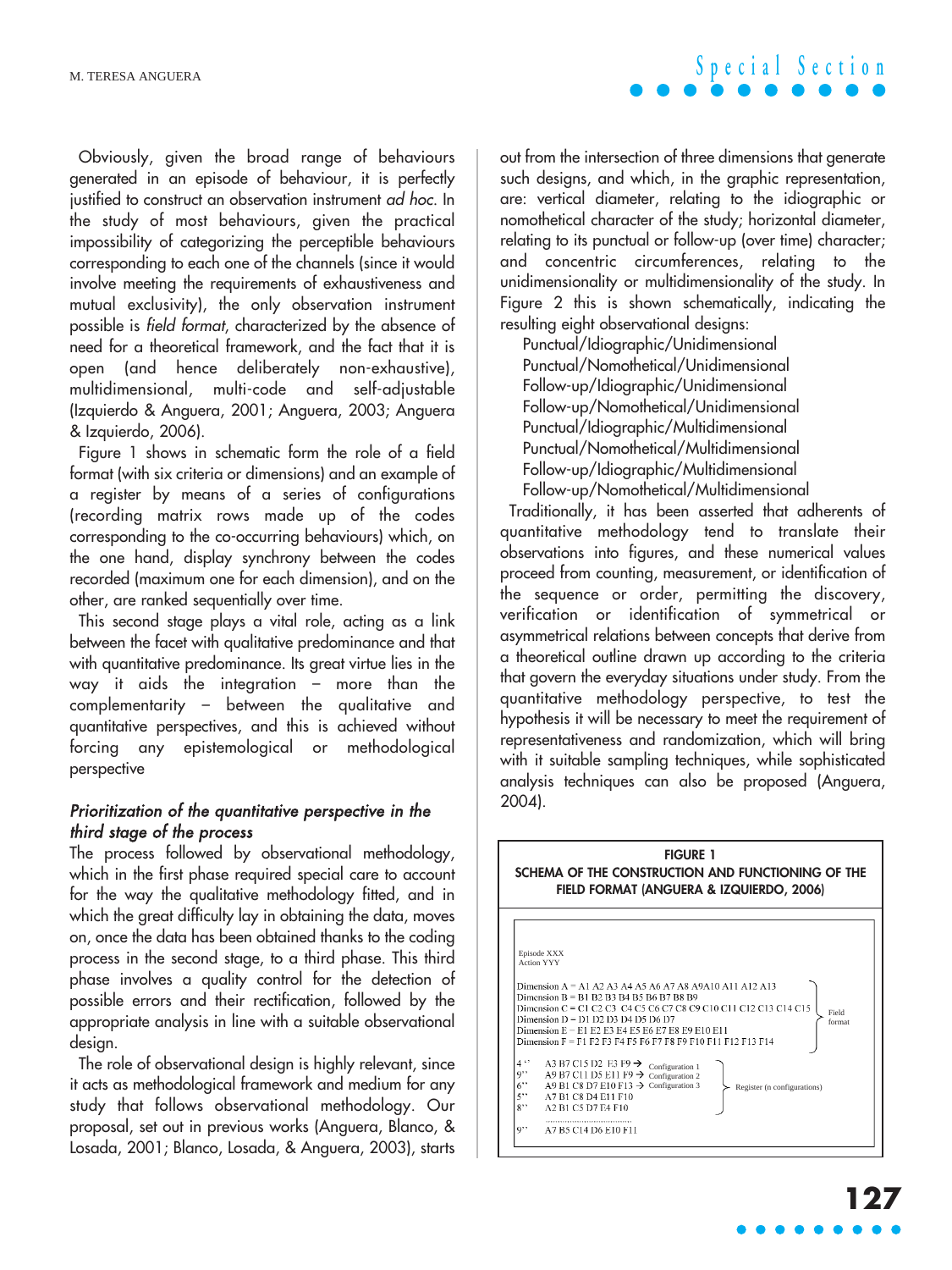

Criticism has been justly levelled in scientific psychology journals at the endemic methodological weakness, in many countries, of observational studies of behaviours in natural contexts carried out by institutions both public and private. Nevertheless, in those countries in which there is a great tradition of this kind of study, we are increasingly witnessing substantial progress consisting in the use of sophisticated methodological resources that permit much greater rigour, and which, though not all come from studies carried out in natural contexts, would indeed be appropriate for analysis in many of them, as long as adequate data were available.

By way of illustration we should mention, in this regard, and given its special relevance, the application of sequential analysis, be it in its classic form of lag sequential analysis (Bakeman & Gottman, 1987, 1997) or in that of T-Pattern detection (Magnusson, 1996, 2000; Anguera, 2005), as well as polar coordinates analysis (Sackett, 1980), also based on sequential analysis, and many others. Sequential analysis, in either of its two approaches, will permit the detection of behaviour patterns not directly perceptible, and which will be so useful for the psychology professional in processes of diagnosis and intervention. Likewise, polar coordinates analysis provides a complete map of relations between behaviours, making it possible to determine the extent to which each one has repercussions on others, and whether such repercussions are activatory or inhibitory.

The basic issue to be considered, in accordance with the design proposed and the nature of the data, is which type



of analytical technique is appropriate. Thus, depending on the quadrant (in figure 2) and design in which a given study is situated, one type of quantitative data-analysis technique or another will be suitable (Anguera, Blanco, & Losada, 2001; Blanco, Losada, & Anguera, 2003). In any case, if qualitative methodology helped us to obtain the information, quantitative methodology will provide us with the analytical resources for its most appropriate treatment.

#### **INTEGRATION OF QUALITATIVE AND QUANTITATIVE ASPECTS IN OBSERVATIONAL METHODOLOGY**

It can safely be said that a tradition is forming in the development of observational methodology consisting in the combination of qualitative and quantitative methodological perspectives, without entering into the debate over whether the quantitative paradigm is based on positivism and the qualitative paradigm is based on interpretivism and constructivism. The two sides have developed independently, and often showing more preoccupation with criticizing the other approach than with improving their own. Both of them have been much written about in scientific journals as regards their respective positions, and terms and expressions have even been coined with conflicting readings depending on the approach from which they are used.

Our proposal in this article is in line with a position of clear complementarity between the qualitative and quantitative methodologies, and with the psychology professional in mind. The logic of the process in observational methodology permits a sequencing of the perspectives, initiating the study with a predominance of qualitative methodology, before moving on to the use of a certain type of recording, with the substantial support of the field format, and to a coding process – preferably computerized – which generates a matrix of formally interchangeable data, to eventually invert the criterion and continue with a predominance of the quantitative perspective (Anguera, 2004; Anguera & Izquierdo, 2006).

The efficacy of this process has been demonstrated in numerous studies (Arias & Anguera, 2004, 2005; Jonsson, Anguera, Blanco-Villaseñor, Losada, Hernández-Mendo, Ardá, Camerino, & Castellano, 2006), and we would stress that the methodological framework which optimally permits it is that of observational methodology, due precisely to its peculiar characteristics.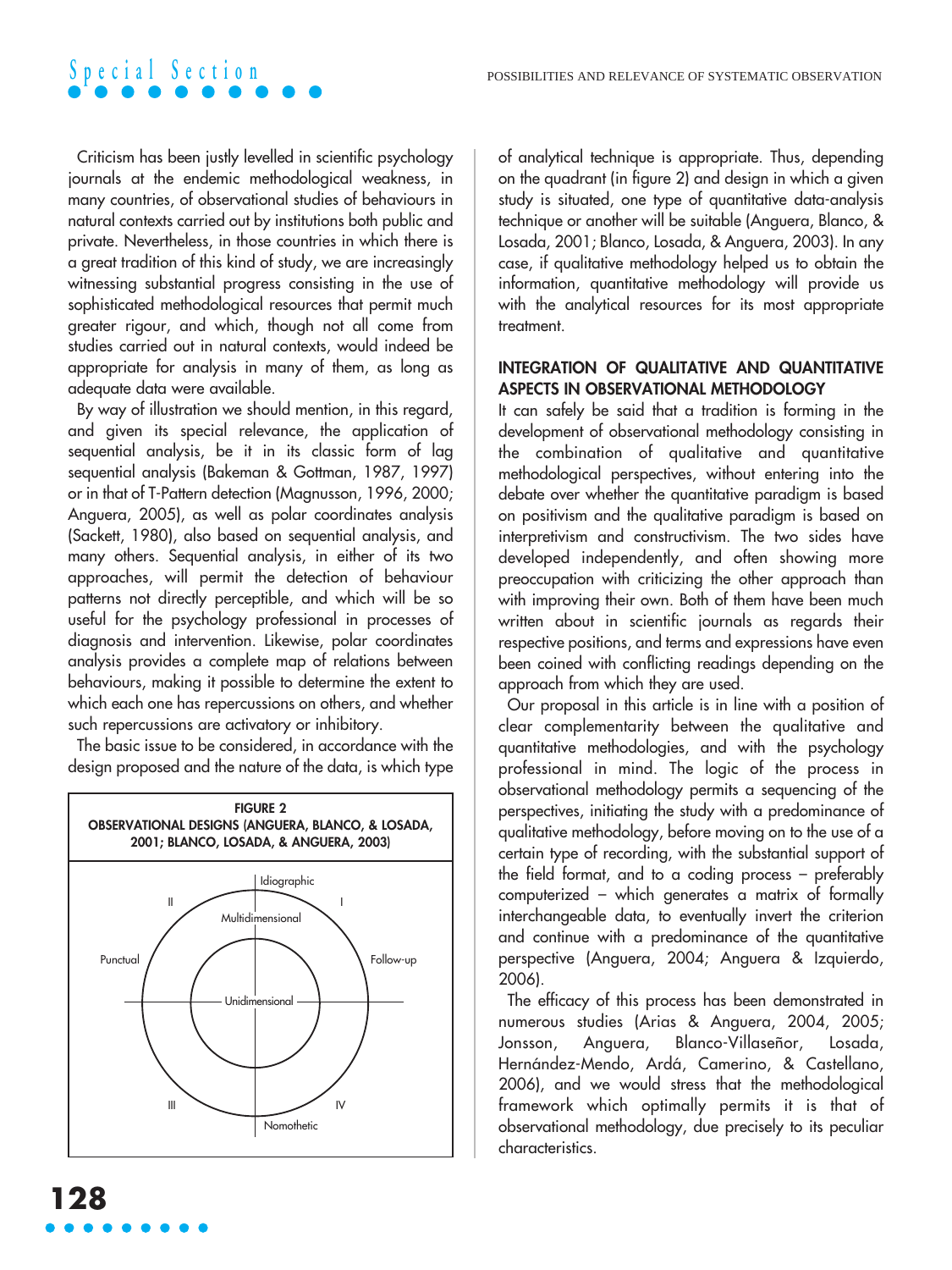#### **COMPETENCE OF THE OBSERVER**

Observational competence has a long life but a short history. In the course of the last fifty years or so it has been studied sporadically, and psychologists have traditionally referred to it in a somewhat confused manner, probably due to the fact that observational abilities have been associated with admirable qualities, with effective learning strategies and with the performance of the observers themselves based on training, and because observational competence has been equated with success (Anguera, Blanco, Losada, & Sánchez-Algarra, 1999).

In spite of the scarcity of research carried out on observational competence, it has been sufficient to reach the conclusion that 'observers are not born, but made', and that their training process should be supported with the utmost attention and care.

### **ACKNOWLEDGEMENTS**

This work forms part of the research project Technological and methodological advances in the automation of observational studies in sport, funded by the Directorate General for Research at the Spanish Ministry of Science and Innovation (Dirección General de Investigation, Ministerio de Ciencia e Innovation) (PSI2008-01179), during the three-year period 2008-2011.

#### **REFERENCES**

- Anguera, M.T. (1979). Observational Typology. Quality & Quantity. European-American Journal of Methodology, 13 (6), 449-484.
- Anguera, M.T. (1999). Hacia una evaluación de la actividad cotidiana y su contexto: ¿Presente o futuro para la metodología? [Towards an assessment of everyday activity and its context: Present or future for methodology?] Lecture delivered on induction into the Real Acadèmia de Doctors, Barcelona. [Reprinted in A. Bazán Ramírez & A. Arce Ferrer (Eds.) (2001), Métodos de evaluación y medición del comportamiento en Psicología [Methods for the assessment and measurement of behaviour in Psychology] (pp. 11-86). Mexico: Instituto Tecnológico de Sonora y Universidad Autónoma de Yucatán].
- Anguera, M.T. (2003). Observational Methods (General). In R. Fernández-Ballesteros (Ed.), Encyclopedia of Psychological Assessment, Vol. 2 (pp. 632-637). London: Sage.
- Anguera, M.T. (2004). Posición de la metodología observacional en el debate entre las opciones

metodológicas cualitativa y cuantitativa. ¿Enfrentamiento, complementariedad, integración? [The position of observational methodology in the debate between the qualitative and quantitative methodological options. Confrontation, complementarity, integration?]Psicologia em Revista (Belo Horizonte, Brasil), 10 (15), 13-27.

- Anguera, M.T. (2005). Microanalysis of T-patterns. Analysis of symmetry/asymmetry in social interaction. In L. Anolli, S. Duncan, M. Magnusson, & G. Riva (Eds.), The hidden structure of social interaction. From Genomics to Culture Patterns (pp. 51-70). Amsterdam: IOS Press.
- Anguera, M.T., Blanco, A., & Losada, J.L. (2001). Diseños observacionales, cuestión clave en el proceso de la metodología observacional [Observational designs, a key question in the process of observational methodology]. Metodología de las Ciencias del Comportamiento, 3 (2), 135-160.
- Anguera, M.T., Blanco, A., Losada, J.L., & Sánchez-Algarra, P. (1999). Análisis de la competencia en la selección de observadores [Analysis of competence in the selection of observers]. Metodología de las Ciencias del Comportamiento, 1 (1), 95-114.
- Anguera, M.T. & Izquierdo, C. (2006). Methodological approaches in human communication. From complexity of situation to data analysis. In G. Riva, M.T. Anguera, B.K. Wiederhold, & F. Mantovani (Coord.), From Communication to Presence. Cognition, Emotions and Culture towards the Ultimate Communicative Experience (pp. 203-222). Amsterdam: IOS Press.
- Arias, E. & Anguera, M.T. (2004). Detección de patrones de conducta comunicativa en un grupo terapéutico de adolescentes [Detection of communicative behaviour patterns in an adolescent therapeutic group]. Acción Psicológica, 3 (3), 199-206.
- Arias, E. & Anguera, M.T. (2005). Análisis de la comunicación en un grupo terapéutico de adolescentes: estudio diacrónico [Analysis of communication in an adolescent therapeutic group]. Revista de Psicopatología y Salud Mental del Niño y del Adolescente, M1, 25-36.
- Bakeman, R. & Gottman, J.M. (1986). Observing interaction. Introduction to sequential analysis. Cambridge: Cambridge University Press.
- Bakeman, R. & Gottman, J.M. (1987). Applying observational methods: A systematic view. In J.D. Osofsky (Ed.) Handbook of infant development (pp. 818-853). New York: Wiley.